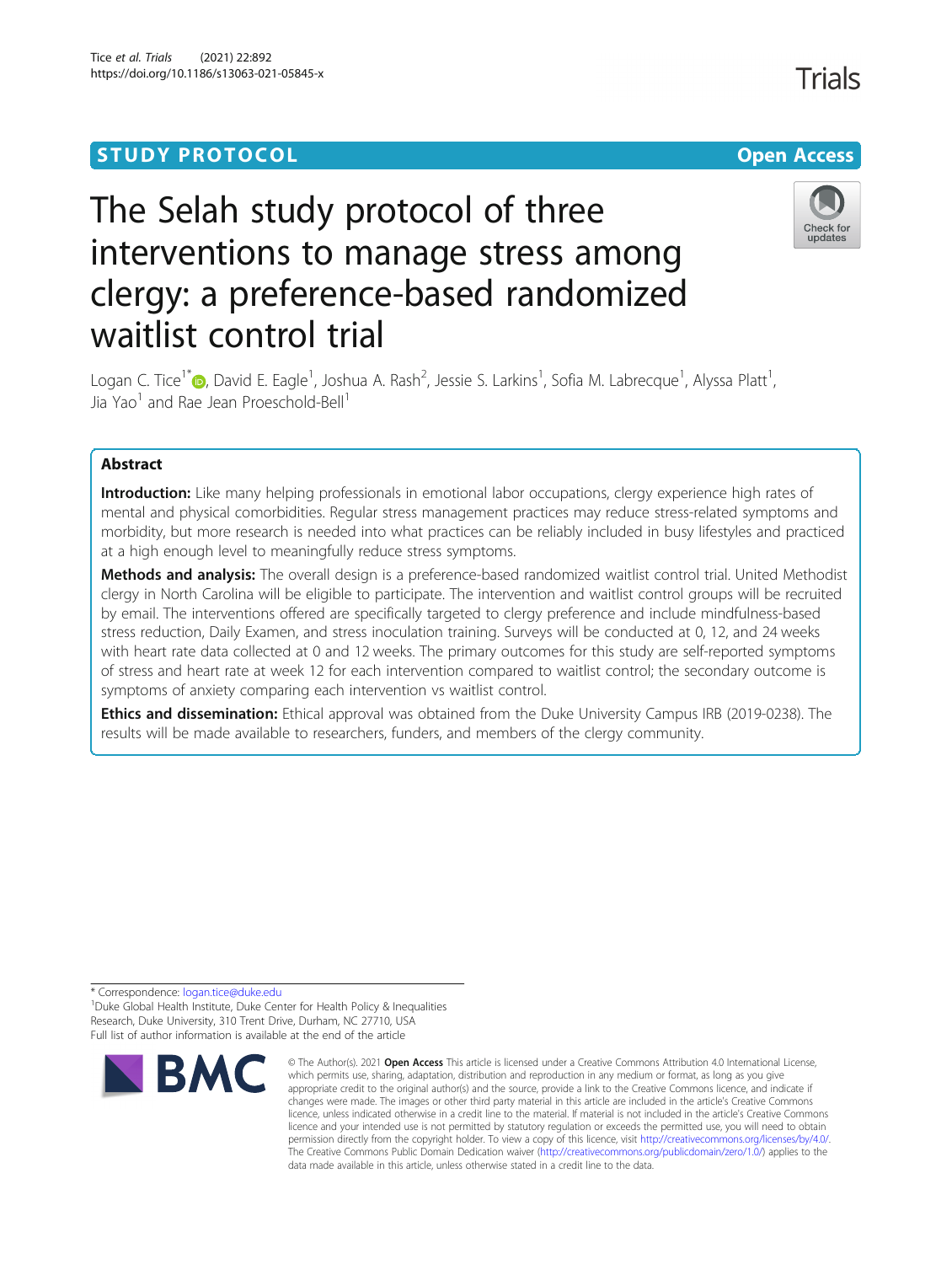#### Strengths and limitations of this study:

- While evidence-based stress reduction practices such as mindfulness-based stress reduction (MBSR) exist, a wider variety of practices should be tested to appeal to different individuals.
- Clergy in particular may prefer, and consequently enact, spiritual practices like the Daily Examen, and individuals such as clergy who spend most of their time thinking and feeling may prefer experiential-based practices like stress inoculation training.
- If efficacious, the Daily Examen and stress inoculation training practices have high feasibility in that they require few minutes per day.
- This study is limited by the inclusion of Christian clergy of only one denomination.

Trial registration: [ClinicalTrials.gov](http://clinicaltrials.gov) [NCT04625777](https://clinicaltrials.gov/ct2/show/NCT04625777). November 12, 2020.

**Keywords:** Stress, Intervention, Mindfulness, Patient preference, Controlled trial

#### Introduction

Members of helping professions, such as clergy, may be particularly susceptible to the adverse effects of chronic stress, particularly chronic work-related stress. Observational evidence reported by more than 1000 United Methodist clergy in North Carolina indicated that clergy exhibit high prevalence rates of chronic disease, including diabetes (12.7%), hypertension (36.2%), asthma (13.8%), and joint-related disease (33.8%), as well as obesity (41.2%) [\[1](#page-10-0)]. Further, in a sample of more than 1700 United Methodist clergy, clinically relevant symptoms of depression measured using the Patient Health Questionnaire-9 were reported by 11.1%, which is significantly higher than the adjusted national average of 5.5% [\[2\]](#page-10-0). The prevalence of clergy meeting the criteria for clinically relevant anxiety using the Hospital Anxiety and Depression Scale was also elevated at 13.5% [[2\]](#page-10-0). The high prevalence of physical and mental health issues among clergy may be due in part to stressors from an emotionally demanding occupation with little respite.

One prominent theory of stress is the job-demandcontrol-support (JDCS) model [\[3](#page-10-0)], which indicates that stressful jobs are those characterized by high demand, low control, and low perceived support [\[4](#page-10-0)]. Clergy perform a wide variety of skilled roles, including inspiring the congregation, providing one-on-one care for congregants, performing sacraments, educating congregants, overseeing educational programming, and leading social justice activities. The work week typically averages 50 h or more with the expectation of being on call around-the-clock [\[5](#page-10-0), [6](#page-10-0)]. While certain tasks such as preaching are predictable, clergy have no control over the timing of funerals and congregant crises, and only a variable degree of control over congregant perception and criticism of the direction that the clergy are taking the congregation. In terms of support, clergy experience work-related support to varying degrees; they direct a volunteer workforce and often do not receive the support needed to match the tasks or the emotional challenges faced [\[7](#page-10-0)].

Approaches to stress management can be categorized as individual-level or organizational-level depending on their target audience  $[8]$  $[8]$ . Numerous individual-level approaches have been developed to manage stress, such as cognitive-behavioral therapy, mindfulness, exercise, and relaxation. Meta-analyses report medium to large effect sizes for cognitive-behavioral approaches [[9\]](#page-10-0) and small to medium effect sizes for mindfulness- and relaxationbased approaches  $[9-11]$  $[9-11]$  $[9-11]$  to stress management. Learning to manage stress can be viewed as skill acquisition requiring engagement and practice. As such, choosing an intervention that individuals are willing and motivated to practice is a key consideration [[12](#page-10-0)]. We sought to develop interventions that are tailored to the job demands and preferences of clergy in order to improve engagement and reduce the chronic negative impact of stress.

Our team conducted a pilot study with clergy to evaluate the feasibility and acceptability of four potentially stress-reducing interventions while taking participant preference into account. Three stress-reducing interventions showed promising trends in improving selfreported stress and/or physiological markers of parasympathetic nervous system activation. This manuscript reports the trial protocol for a waitlist-controlled preference design to evaluate the three interventions that were promising: mindfulness-based stress reduction, the Daily Examen, and a set of stress inoculation skills that we entitle stress proofing.

The goal of the Selah study is to test the efficacy of each of three flexible and scalable stress management interventions among clergy who serve in a high-stress occupation. The approaches of the three interventions differ; by determining whether each intervention is superior to no treatment on stress symptoms, anxiety symptoms, and heart rate variability, study findings will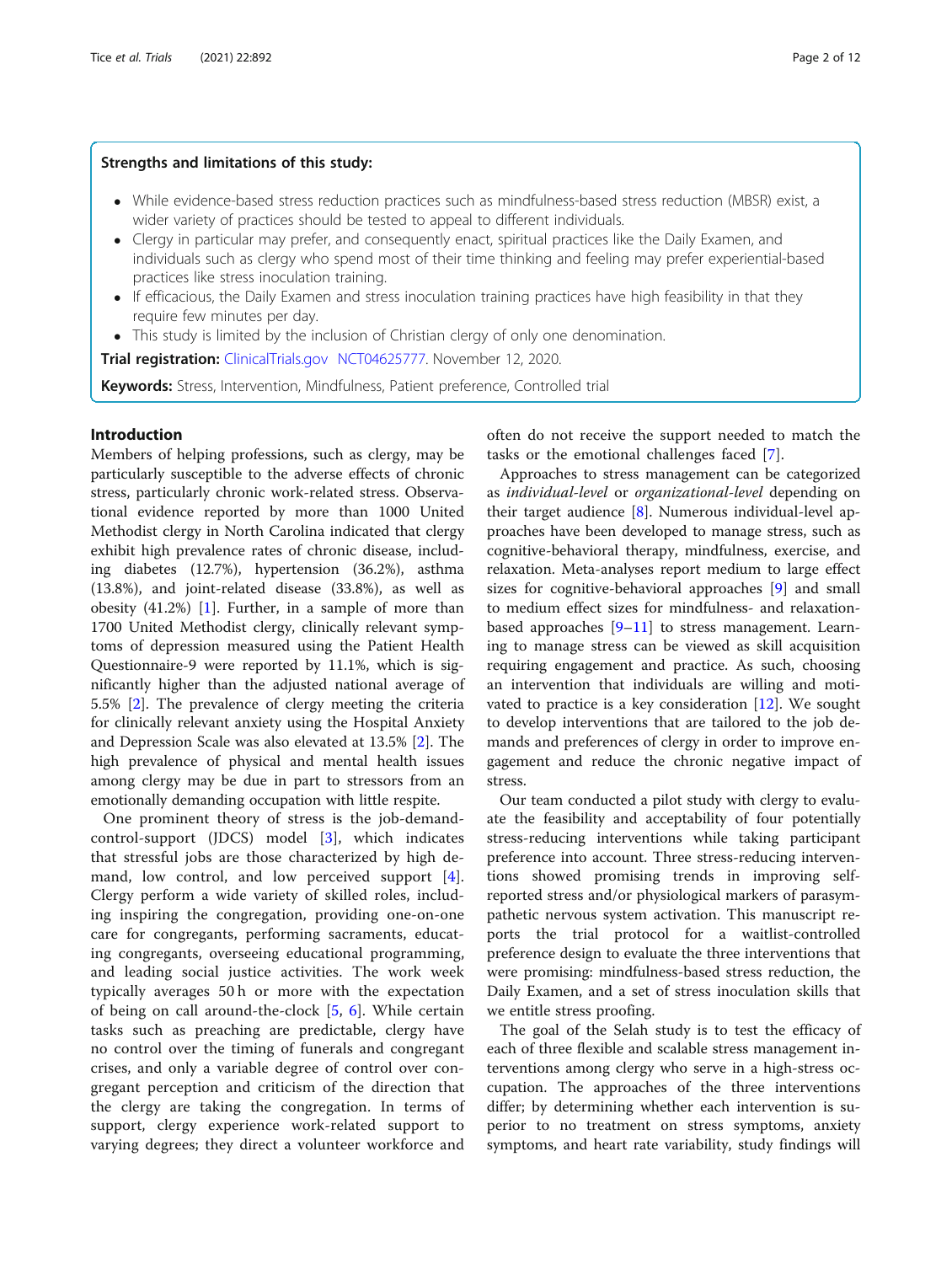<span id="page-2-0"></span>indicate evidence-based program options for clergy, based on their preferences.

#### Methods

#### Research objectives Objective 1

To compare the impact of, separately, MBSR, the Daily Examen, and stress proofing with a waitlist control condition, on stress outcomes at 12 weeks.

Hypotheses 1 and 2: When randomly assigned to waitlist vs non-waitlist, MBSR, the Daily Examen, and/or stress proofing will be superior to the waitlist control on stress symptoms (hypothesis 1) and HRV (hypothesis 2) at 12 weeks (co-primary outcomes).

Objective 2

To compare the impact of, separately, MBSR, the Daily Examen, and stress proofing with a waitlist control condition, on anxiety symptoms at 12 weeks.

Hypothesis 3: When randomly assigned to waitlist vs non-waitlist, MBSR, the Daily Examen, and/or stress proofing will be superior to the waitlist control on anxiety symptoms at 12 weeks (secondary outcome).

#### Objective 3

To compare the impact of, separately, MBSR, the Daily Examen, and stress proofing with a waitlist control condition, on stress and anxiety symptoms at 24 weeks.

Hypotheses 4 and 5: When randomly assigned to waitlist vs non-waitlist, MBSR, the Daily Examen, and/or stress proofing will be superior to the waitlist control on stress symptoms (hypothesis 4) and anxiety symptoms (hypothesis 5) at 24 weeks (exploratory outcomes).

#### Objective 4

To determine whether having a preference, and that preference being honored, was associated with better outcomes on stress symptoms, HRV, and anxiety symptoms.

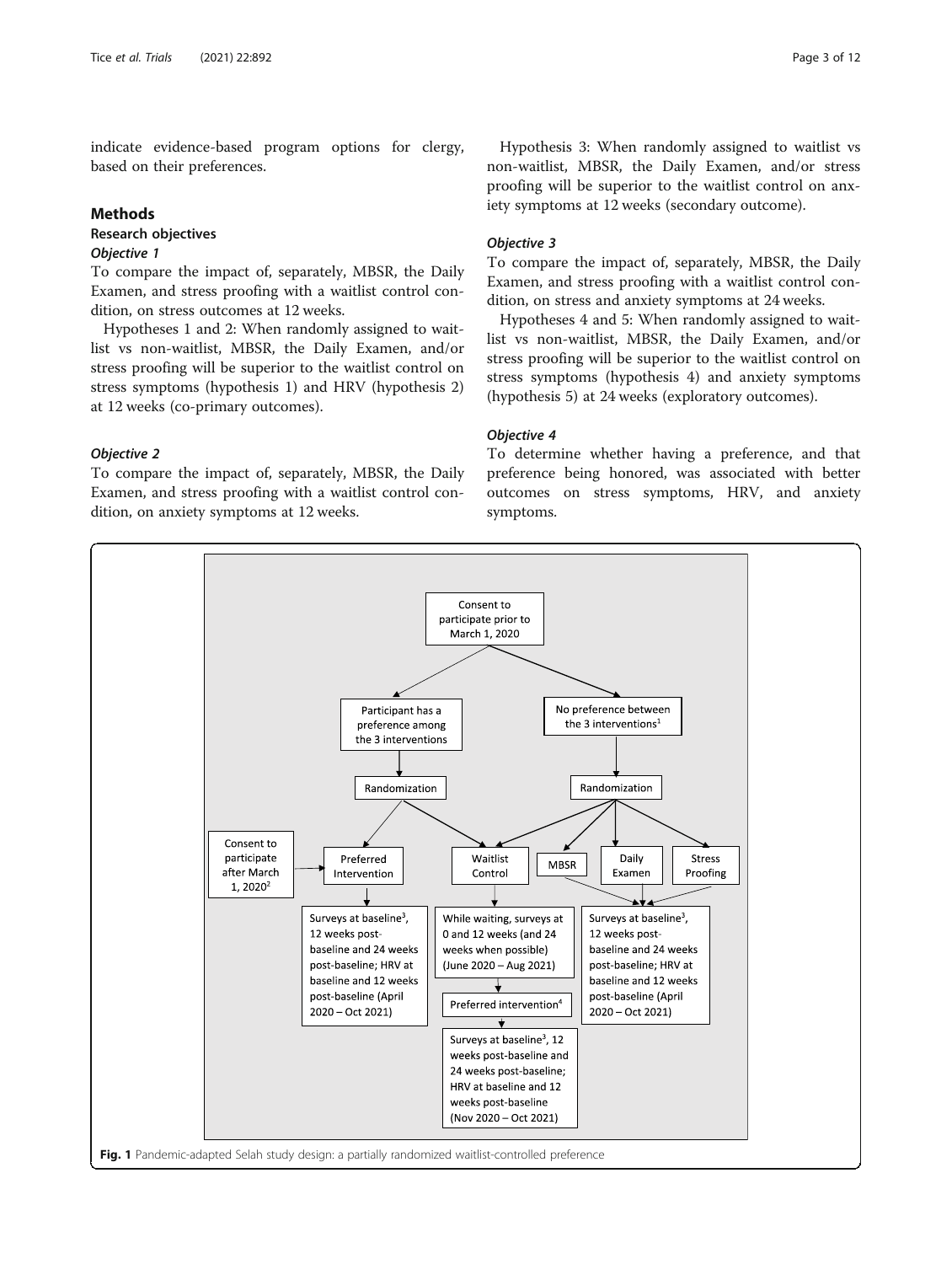Hypotheses 6–8: Participants who had a stated preference and received that intervention (i.e., MBSR, the Daily Examen, and stress proofing combined) will experience larger between-arm (waitlist vs non-waitlist) differences in improvements on stress symptoms (hypothesis 6), HRV (hypothesis 7), and anxiety symptoms (hypothesis 8) at 12 weeks when compared to nopreference participants randomly assigned across interventions and waitlist (exploratory outcomes).

#### Study design: partially randomized waitlist-controlled preference trial

This study's timing crossed the start of the COVID-19 pandemic, which necessitated changes in the original design registered with [clinicaltrials.gov](http://clinicaltrials.gov) (see Fig. [1](#page-2-0)). In this manuscript, we report the pandemic-adapted design (see Fig. [1\)](#page-2-0), a partially randomized waitlist-controlled preference trial with assignment into non-waitlist (i.e., intervention) vs waitlist arms. Preference-based trials are a kind of pragmatic clinical trial design that recognizes individuals have treatment preferences that are likely to affect the outcomes and result in "preference effects" [[12\]](#page-10-0). These preference effects may be due to expectancy effects or degree of engagement, which are particularly important in behavioral interventions. In conventional randomized controlled trials, participant choice is removed to create high internal validity between the intervention and treatment effects [[13\]](#page-10-0). Blinding participants to the allocated intervention can be challenging in behavioral trials, making participant preferences more salient.

We enacted a partially randomized preference design to assign participants to particular interventions [\[12](#page-10-0)]. Prior to March 1, 2020, and the COVID-19 pandemic, participants read the descriptions of the three stress management interventions and provided preference ratings using the Treatment Acceptability and Preferences Scale [\[14\]](#page-10-0) to help them think through their preferences. In addition, participants were asked whether they preferred any of the three interventions or if the interventions were equally appealing to them (i.e., no preference). Those with a preference were asked whether they had one or two equal first choices. Participants who preferred one intervention were assigned to their preferred intervention and randomized to a non-waitlist vs waitlist condition; the waitlist condition participants provide control data prior to intervention receipt. Upon completing the waitlist condition, participants were allowed to update their preference and receive their currently preferred intervention while providing data. Participants who stated no preference (or equally preferred two interventions over the third) were randomized to receive one of three (or, if applicable, two) interventions in a non-waitlist condition or to the waitlist condition (Fig. [1\)](#page-2-0).

During a time of heightened stress due to COVID-19, stress reduction research seemed particularly important, and we sought more participants to maximize statistical power should others withdraw [[15\]](#page-10-0). For those reasons, after March 1, 2020, we continued to recruit participants and assigned them to their preferred intervention in a non-waitlist condition (Fig. [1](#page-2-0)). These additional recruits will provide observational, as-treated data.

#### Study setting

Clergy from the United Methodist Church (UMC) appointed to positions in North Carolina (NC) will be recruited. There are approximately 1600 active UMC clergy in this potential study group. The majority serve as congregational leaders, but some work in non-profit and denominational settings in rural, suburban, and urban environments. The average age is 53, 66% are men, and 90% are white and non-Hispanic [[16](#page-10-0)].

#### Patient and public involvement

The material introduced in the interventions was pilottested by 78 clergy prior to the final development of the intervention protocols.

#### Participant eligibility

#### Inclusion criteria

Participants must have had a current appointment in the 2019–2020 or 2020–2021 appointment cycle of the NC Annual Conference or the Western NC Annual Conference of the UMC to be included in the study. Participants are eligible if they are 18 years of age or older and willing to participate in the survey and HRV data collection and commit to completing their assigned stress management intervention. There are no stress- or health-related inclusion criteria.

#### Exclusion criteria

In an attempt to increase ecological validity, no exclusion criteria were set for participation in the trial. Participants with underlying medical conditions which could seriously impact the integrity of their HRV data were excluded from HRV data collection, including a diagnosis of tachycardia; being pregnant or becoming pregnant during the course of data collection; being diagnosed with COVID-19; having a pacemaker; and documentation of other cardiovascular-related chronic or acute morbidities.

#### Procedures

#### Screening, recruitment, and enrollment

Recruitment is expected to benefit from the 12-year partnership that the Duke Clergy Health Initiative and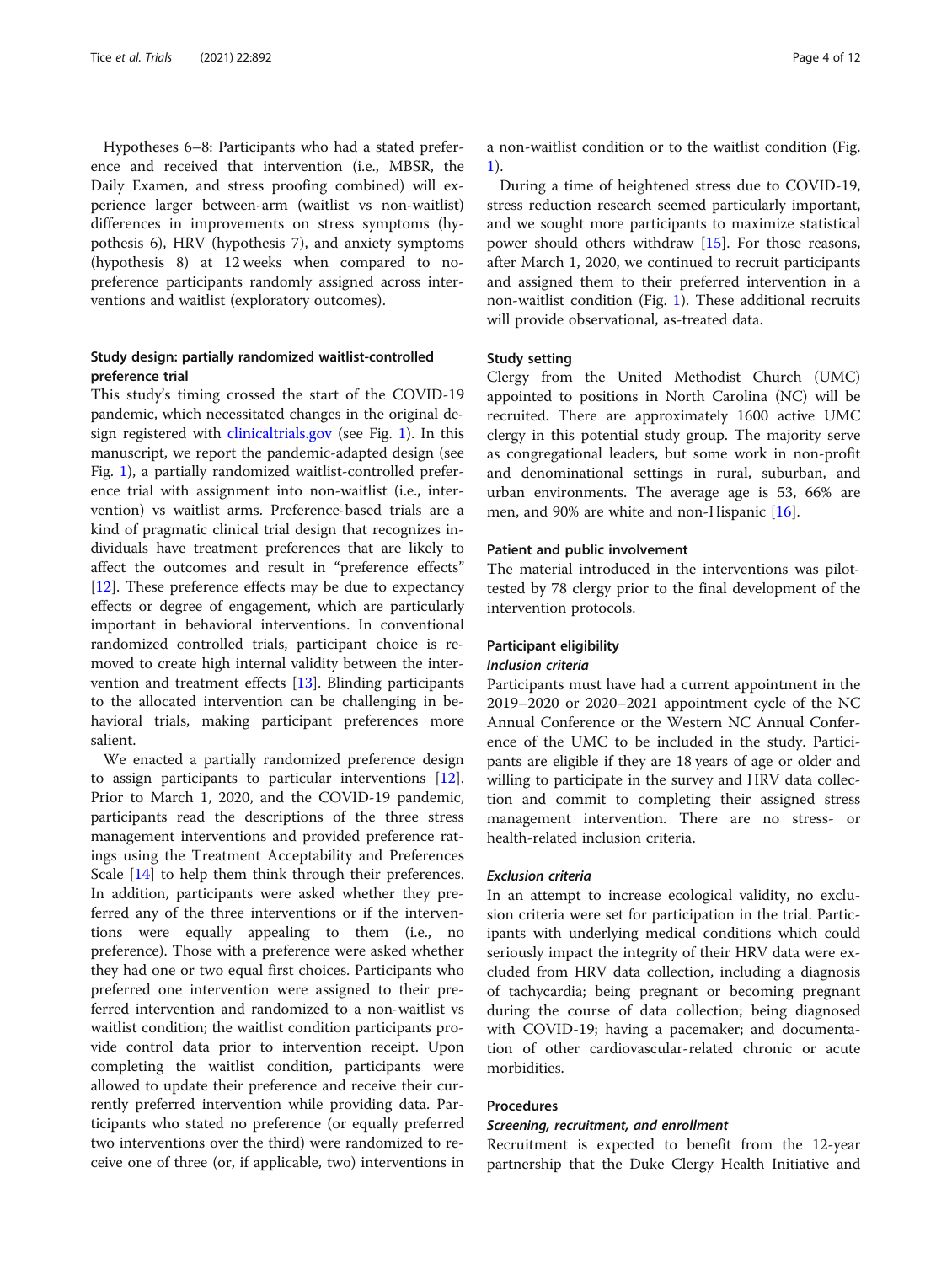the two UMC conferences in NC have enjoyed. Participants will be recruited primarily via email addresses provided by the denomination. Additionally, all eligible clergy will receive a program brochure in the mail. Study staff, including a recruitment coordinator who is wellknown to the population, will promote the study and answer questions at in-person gatherings. Participants will be directed to the study website ([spiritedlife.org\)](http://spiritedlife.org) to learn more about the interventions and study details. The web-based registration form will guide participants through a series of questions that will culminate in indicating their preferred intervention(s) and study consent. Participants will be compensated \$20 for each of the first two surveys and \$25 for the final survey, as well as \$25 for each occasion of heart rate tracking submitted (possible total  $=$  \$115).

#### Allocation concealment mechanism

In the current study, the consideration for allocation concealment was concealing assignment to waitlist vs non-waitlist. Participants enrolled prior to assignment; therefore, knowledge of waitlist vs non-waitlist allocation by study staff or participants was not possible at the time of enrollment.

#### Randomization and blinding

For participants recruited before March 1, 2020, after enrollment, participants were randomly allocated to waitlist vs non-waitlist using computer assignment. The analysis statistician wrote the randomization codes in Stata version 16. The allocation sequence generation used stratified randomization, stratifying based on intervention preference (see Table 1). Random assignment to an intervention type was performed using a random draw from a uniform distribution. Random assignment to immediate vs waitlist condition was performed by drawing a random sample from a list of participants within each intervention type assignment. To keep the analysis statistician blinded, a research staff member ran the Stata program and gave the assignment information to trial coordinators who then coordinated logistics. Trial coordinators had no prior knowledge of potential assignment to waitlist vs non-waitlist at the time of recruitment or enrollment. Table 1 reports assignment and randomization allocations for each preference scenario. Preference data were collected before allocation, and baseline data (e.g., on stress and anxiety symptoms) were collected after allocation. A secondary recruitment period was initiated after March 1, 2020, that did not include random assignment; data from those participants will be included in a secondary as-treated analysis. The analysis statistician will be blinded to the intervention allocation. It is not possible to blind participants, interventionists, or outcome assessors.

|  |  |  |  |  |  |  | Table 1 Study assignment approach for each preference and enrollment date scenario |  |
|--|--|--|--|--|--|--|------------------------------------------------------------------------------------|--|
|--|--|--|--|--|--|--|------------------------------------------------------------------------------------|--|

| Preference scenario                                                                                                                    | Assignment approach                                                                                                                                                                                                                                                                                                                                                                                                     |  |  |  |  |
|----------------------------------------------------------------------------------------------------------------------------------------|-------------------------------------------------------------------------------------------------------------------------------------------------------------------------------------------------------------------------------------------------------------------------------------------------------------------------------------------------------------------------------------------------------------------------|--|--|--|--|
| Enrolled prior to March 1, 2020                                                                                                        |                                                                                                                                                                                                                                                                                                                                                                                                                         |  |  |  |  |
| No preference between interventions                                                                                                    | Randomly assigned to one of the four study arms: three interventions<br>without waitlist and the waitlist arm, with a 1:1:1:1 ratio.                                                                                                                                                                                                                                                                                    |  |  |  |  |
| Preferred two interventions equally and over the third intervention                                                                    | Randomly assigned to one of the two interventions with a 1:1 ratio, and<br>then, a fraction was randomly assigned to the waitlist arm, with a 3:1 non-<br>waitlist vs waitlist ratio for MBSR and stress proofing and a 5:4 non-waitlist vs<br>waitlist ratio for the Daily Examen (DE was preferred by more participants<br>and this allowed the same number of participants to be randomized into<br>each study arm). |  |  |  |  |
| Preferred one intervention among the three                                                                                             | Assigned to their preferred intervention and combined with participants with<br>two top preferences who had been randomized to that intervention, and<br>then randomly assigned to non-waitlist vs waitlist arms, with a 3:1 non-<br>waitlist vs waitlist ratio for MBSR and stress proofing and a 5:4 non-waitlist vs<br>waitlist ratio for the Daily Examen.                                                          |  |  |  |  |
| Any of the above scenarios and are part of a married or<br>cohabitating couple who both meet study criteria and enrolled               | To avoid spillover effects, each couple was treated as if they were one<br>person, i.e., assigning both spouses to the same intervention and<br>randomizing them into a non-waitlist vs waitlist arm. When a couple had dif-<br>ferent preferences, one preference was randomly chosen as the couple's<br>preference.                                                                                                   |  |  |  |  |
| Seven clergy with an established meeting group (a covenant<br>group)                                                                   | The seven clergy jointly chose a single preferred intervention and were<br>randomized together to the non-waitlist vs waitlist arm.                                                                                                                                                                                                                                                                                     |  |  |  |  |
| Enrolled after March 1, 2020                                                                                                           |                                                                                                                                                                                                                                                                                                                                                                                                                         |  |  |  |  |
| All enrollees after March 1, 2020, with no preference, two equal<br>preferences, or one preference, and whether a clergy couple or not | Participants answered treatment preference survey items, but regardless of<br>their answers, self-selected the intervention with intervention dates they most<br>wanted from the full list of workshop options. None was randomized to the<br>non-waitlist vs waitlist arms; they all were assigned to non-waitlist.                                                                                                    |  |  |  |  |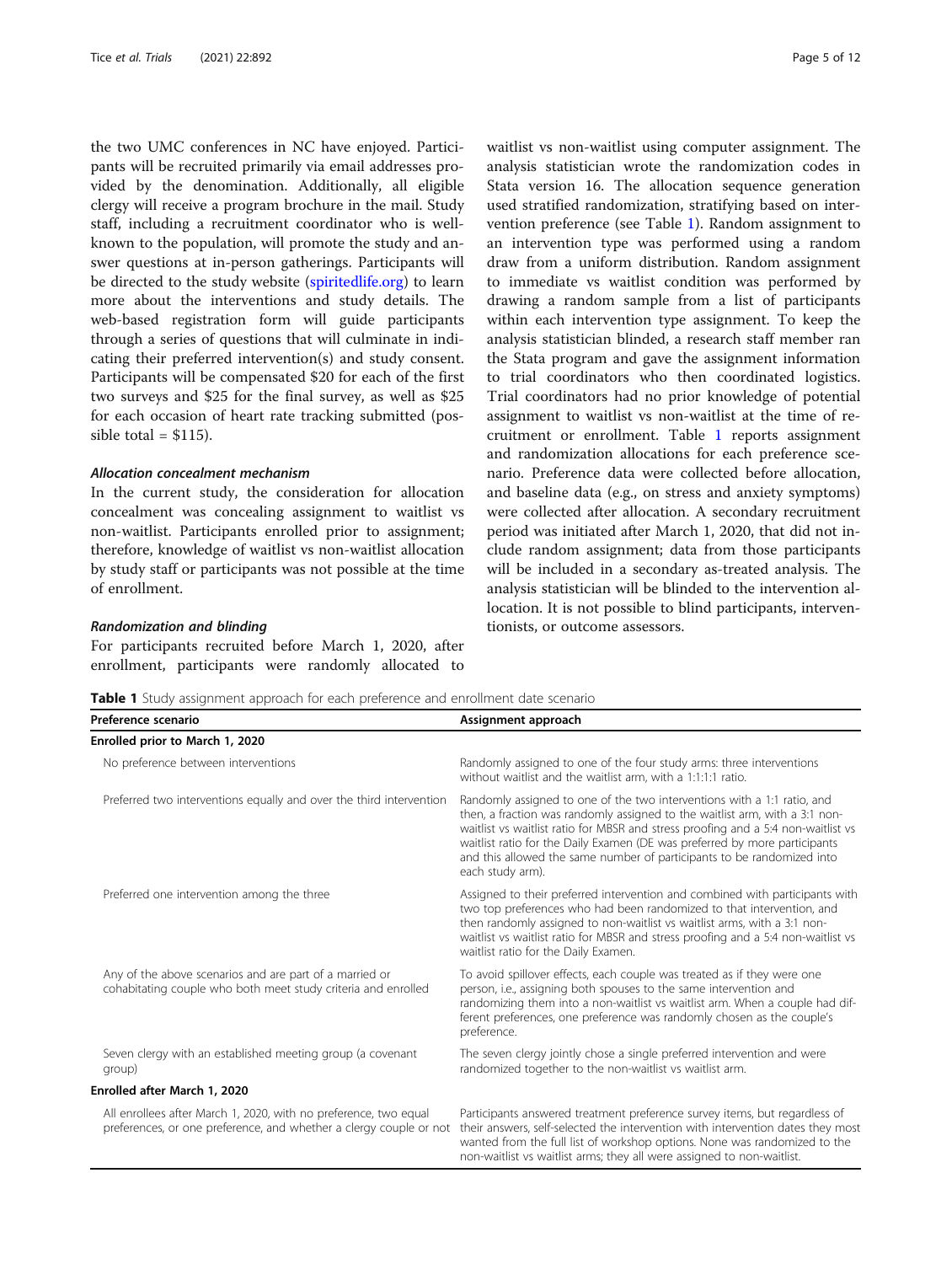#### Study arms: non-waitlist interventions and waitlist

This trial includes three non-waitlist study arms (mindfulness-based stress reduction, Daily Examen, and stress proofing) and one waitlist arm that includes two conditions: first providing control data and then participating in any intervention condition. Originally, participants were to be trained in small workshop formats delivered across NC between April 2020 and May 2021. Due to the global pandemic, all workshops were converted to online delivery formats and delivered during the same anticipated months. Interventions will be delivered in small groups of 10–25 participants. Survey data will be collected online, and HRV data will be collected by the participants in their respective personal settings.

Mindfulness-based stress reduction (MBSR) MBSR teaches several different kinds of meditation and attitudes. The specific course for this study is a synchronous web-based video platform course with certified instructors from Duke Integrative Medicine and content based on Jon Kabat-Zinn's model [[16](#page-10-0), [17](#page-10-0)]. It includes exercises in awareness of breath, body scans, walking meditation, "choiceless" open awareness, loving kindness meditation, and bringing awareness to the present moment. The course consists of 8 weekly sessions confined to study participants held via video conference with meditation instruction, periods of guided practice, and group discussion. Participants are also offered a 4-h online "day of mindfulness" which includes both participants and community members not enrolled in the study.

The Daily Examen (DE) prayer practice The Daily Examen is a Jesuit reflective prayer practice that was first developed by Ignatius of Loyola and widely practiced by Christians from many traditions. We used a modern adaptation of the Daily Examen [\[18](#page-10-0)].

The Daily Examen guides the person through a fivestep prayer:

- 1. Become aware of God's presence.
- 2. Review the events of the past 24 h, recalling 2–3 things for which you are grateful.
- 3. Review the events of the past 24 h, guided by the Holy Spirit, noticing where you experienced God's presence.
- 4. Review what stands out and pay attention to what emotions arise. With the guidance of the Holy Spirit, pray through these emotions, noticing which are drawing you closer to God or pulling you away from God.
- 5. Look forward to the next 24 h. What is the one thing you should do? Where do you need God's assistance?

The Daily Examen is designed to help the supplicant reflect on positive emotions, move past negative emotions, and align their work with God's work. Instructors trained in Ignatian spirituality and regular practitioners of the Daily Examen developed workshop content that included three occasions of practicing the Daily Examen, lecture instruction, and small group discussion. Topics covered include a history of Ignatian spirituality, the emotions and the spiritual life, and the practicalities of developing a daily prayer practice. We asked the participants to conduct the Daily Examen as a daily practice, requiring a 10–15-min commitment for 6 months following their workshop. Participants were also offered the opportunity to meet with their instructors in an online small group format 2 and also 6 weeks following their workshop to address any issues arising from their practice.

Stress proofing (SP) inoculation combination Stress proofing is a set of stress reduction skills with aspects of stress inoculation training [\[19](#page-10-0)], selected and organized by the founder of an organization called NC Systema. The founder designed and led a weekly, synchronous, web-based workshop for 4 weeks. Consistent with stress inoculation training, the workshop began with education on the stress response and physical awareness of one's own stress response [[19](#page-10-0), [20\]](#page-10-0). The training diverges from traditional stress inoculation training and goes on to focus on physical activities to undo the stress response. These activities include walking with diaphragmatic breathing, triangle and rectangle breathing, tension control, stretching, and massage. Stress inoculation training is discussed, and participants are encouraged during periods of less stress to allow themselves a degree of physical discomfort to learn to tolerate discomfort in the future [\[21\]](#page-10-0). The training recommends a variety of beneficial lifestyle practices, including prioritizing nutrition and sleep and disengaging from technology for several hours before sleep. The daily practice plan emphasized stress awareness and diaphragmatic breathing, with encouragement to try the lifestyle adjustments for a week at a time.

Waitlist condition Participants allocated to the waitlist arm will undergo a 24-week waiting period with the purpose of providing control data, during which they will respond to surveys (0, 12, and 24 weeks). Those who are eligible will also provide a 48-h continuous ambulatory heart rate recording at 0 and 12 weeks. Upon completing the waiting period, participants will be informed that they can update their intervention preference and receive that preferred intervention while providing intervention data.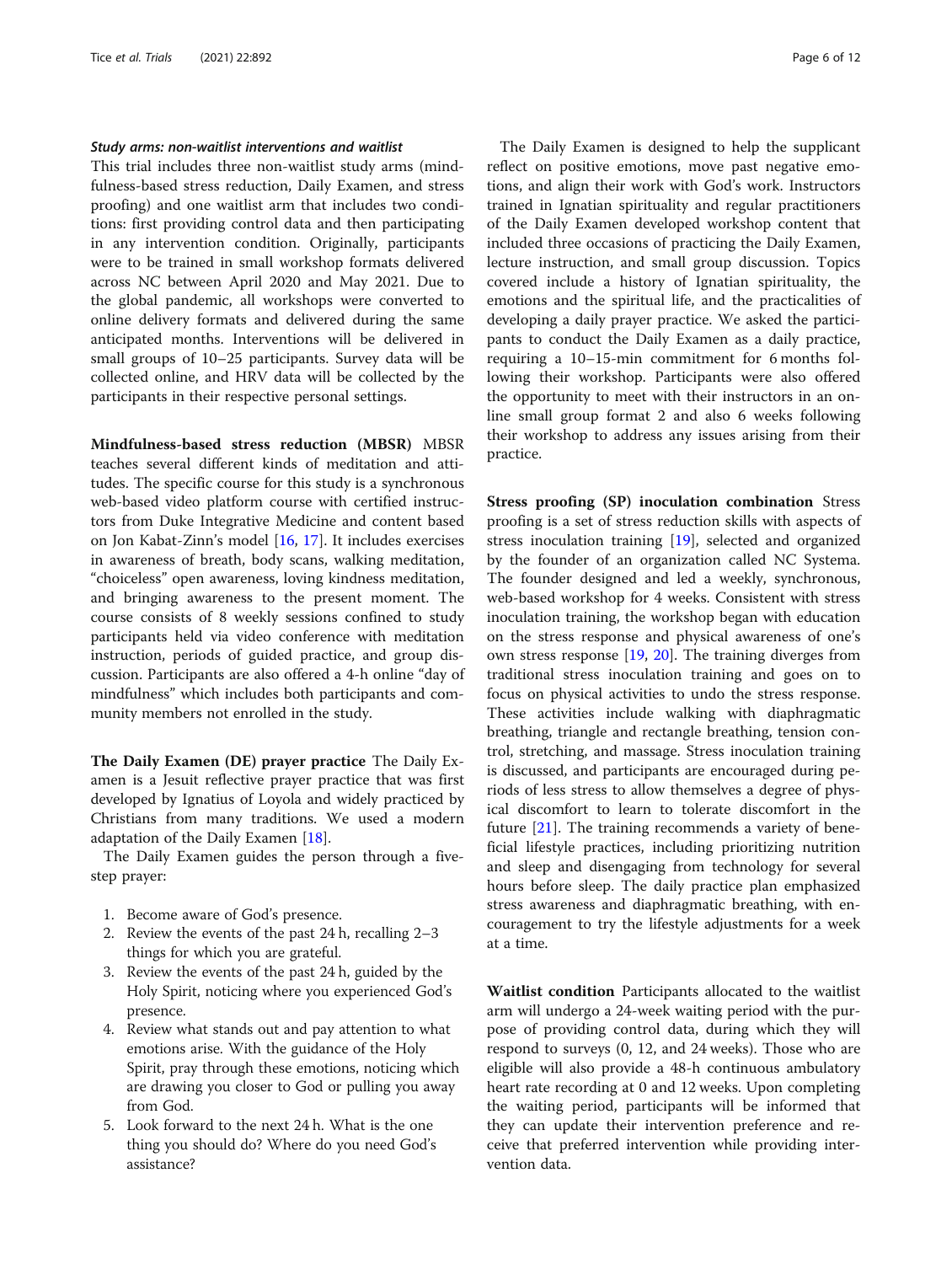<span id="page-6-0"></span>We recognize that a waitlist control condition sets a "low bar" for evaluating efficacy among interventions [[22\]](#page-10-0). We decided not to use an active control condition because two of our three stress management interventions have not been evaluated as a strategy to improve stress symptoms relative to a no-treatment control group, the recommended first step in intervention evaluation. As such, it is premature to invest considerable resources and compare the Daily Examen and stress proofing to an active control before demonstrating efficacy over a waitlist control group.

#### Qualification of interventionists

Instructors for each of the three interventions were hired based on their certifications and knowledge of the specific content area. Mindfulness-based stress reduction instructors are certified instructors who have been vetted and hired by Duke Integrative Medicine's MBSR program. Stress proofing is delivered by the founder of a North Carolina-based health coaching business. While the program has been offered to a variety of local employers, significant changes were made to it to adapt it to a clergy population. The Daily Examen instructors are certified spiritual directors trained in Ignatian spirituality with experience working with clergy and religious professionals.

#### Study measures (see Table 2)

#### Primary outcomes

The Calgary-Symptoms of Stress Inventory (C-SOSI) is a 56-item, 8-subscale measure of self-reported stress

Table 2 Measures by study objective and time point

symptoms [\[23\]](#page-10-0). We included the subscales of anger (8 items), muscle tension (8 items), cardiopulmonary arousal (6 items), neurological/gastroenterological (10 items), and cognitive disorganization (9 items) that total 41 items. Validation studies have shown convergent validity with specific subscales and overall divergent validity with anxiety [\[23\]](#page-10-0). Response options for each item range 0–4. We will use continuous mean scores of all subscales combined; higher mean scores indicate worse symptoms.

#### Heart rate

A subset of participants will be provided with an ambulatory heart rate monitoring device to wear for a 48-h period during week 0 and week 12, during which time participants proceeded with their usual daily routines, including exercising, bathing, and sleep activities.

Heart rate will be measured using continuous electrocardiographic (ECG) recording sampled at a rate of 1000 Hz and used to calculate heart rate variability. Participants will be fitted with an eMotion Faros 180 ambulatory heart rate recording device (Bittium) connected by electrode leads to two pre-gelled (Ag/AgCl) disposable Ambu BlueSensor wet-gel ECG electrodes attached beneath the right clavicle and left ribcage. The 48-h ECG recording will be imported to the Kubios HRV Premium V3.4.1 software [[24\]](#page-10-0), partitioned into 5-min segments, visually inspected to allow for manual correction of ectopic beats, detrended, and subject to Kubios' automatic artifact correction algorithm [\[25](#page-10-0)]. Heart rate variability will be indexed using the time-domain metric root mean

| Measure                                                                                                                                                          | Objective <sup>a</sup>                                                  | At<br>consent weeks <sup>b</sup> | 0        | 12<br>weeks weeks | 24 |
|------------------------------------------------------------------------------------------------------------------------------------------------------------------|-------------------------------------------------------------------------|----------------------------------|----------|-------------------|----|
| <b>Primary outcomes</b>                                                                                                                                          |                                                                         |                                  |          |                   |    |
| Calgary Symptoms of Stress Inventory (adapted)                                                                                                                   | 1, 3, 4                                                                 |                                  | Χ        | $\times$          | X  |
| 48-h ambulatory heart rate                                                                                                                                       | 1, 4                                                                    |                                  | X        | $\times$          |    |
| Secondary outcome                                                                                                                                                |                                                                         |                                  |          |                   |    |
| General Anxiety Disorder-7                                                                                                                                       | 2, 3, 4                                                                 |                                  | $\times$ | $\times$          | X  |
| Other pertinent measures                                                                                                                                         |                                                                         |                                  |          |                   |    |
| Gender, age, race, Hispanic ethnicity, bi-vocational status                                                                                                      | Covariates for primary, secondary,<br>and exploratory analyses          |                                  | $\times$ | $\times$          | X  |
| Godin-Shephard Leisure-Time Physical Activity Questionnaire, body mass<br>index, caffeine intake, alcohol consumption                                            | Additional covariates for HRV<br>analyses                               |                                  | X        | X                 | X  |
| Preference for online vs in-person interventions, marital status, children liv- Covariates for sensitivity analyses<br>ing at home, clergy appointment           |                                                                         |                                  | X        |                   |    |
| Financial stress, Patient Health Questionnaire-8 (depressive symptoms),<br>marital status, number of hours worked per week as a clergy, morale of<br>congregants | Covariates for sensitivity analyses                                     |                                  | X        |                   |    |
| Treatment Acceptability and Preferences Scale                                                                                                                    | Inform their preference decision;<br>covariate for sensitivity analyses | Χ                                |          |                   |    |

<sup>a</sup>See the "Research objectives" section in the manuscript<br><sup>b</sup>Zero weeks for controls; immediately pre-intervention for the intervention group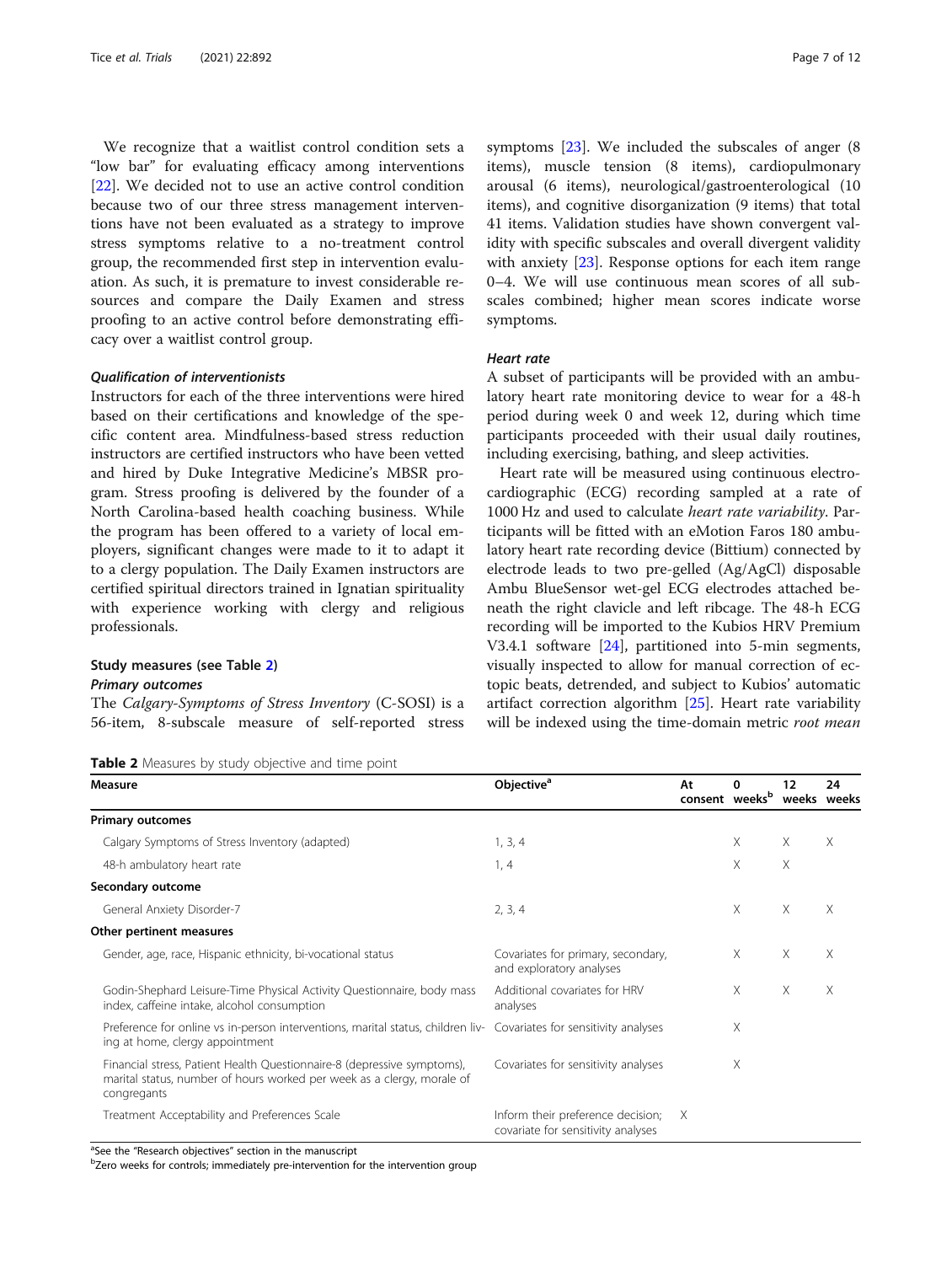square of successive RR differences (RMSSD) given that it is less affected by breathing and a better suitable outcome measure in ambulatory studies than frequencydomain measures [[26](#page-10-0)].

Following recommendations for the detection of circadian rhythmicity [\[27](#page-11-0)], 5-min segments across 24 h of recording will be subject to a cosinor analysis using the Cosinor package for R. Two individual-level cosine function parameters will be estimated by linear models with ordinary least square estimations to quantify the circadian variability parameters: (i) midline estimating statistic of rhythm (MESOR), defined as the rhythm adjusted 24-h mean, and (ii) amplitude, defined as the distance between MESOR and the maximum of the cosine curve (i.e., half the extent of rhythmic change in a cycle).

#### Secondary outcome

Symptoms of anxiety will be measured using the Generalized Anxiety Disorder-7 (GAD-7) [\[28\]](#page-11-0), a self-report measure of the extent to which respondents have been bothered by 7 symptoms of generalized anxiety, corresponding to the DSM-IV criteria, over the past 2 weeks using a 4-point Likert scale from 0 "not at all" to 3 "nearly every day." The sum scores range from 0 to 21 with scores of  $\geq 5$ ,  $\geq 10$ , and  $\geq 15$ , representing mild, moderate, and severe levels of anxiety, respectively. Psychometric properties of the GAD-7 are well documented [[29\]](#page-11-0).

#### Pertinent demographics measures

A demographics questionnaire was designed to measure sex (male/female), age (in years), race, ethnicity, selfreported physical and mental health conditions, marital status, and having children living at home. To capture work-related characteristics that may relate to stress, we will measure *bi-vocational status* (i.e., job in addition to serving as clergy) and *clergy appointment*, i.e., whether they serve in a church or not.

#### Additional measures

Physical activity levels will be measured using the Godin-Shephard Leisure-Time Physical Activity Questionnaire [\[30\]](#page-11-0), a self-report measure of how often in the past 7 days and for how many minutes per time one has engaged in physical activity, measured separately for strenuous, moderate, and mild exercise. We will use self-reported weight and height to assess body mass index [[31\]](#page-11-0). We will use single items to assess average daily caffeine intake, average weekly alcohol consumption, financial stress (how stressful is your current financial situation for you? not at all-extremely), number of hours worked per week, and preference for online vs inperson intervention. Depressive symptoms will be measured using the self-report eight-item Patient Health

Questionnaire (PHQ-8) which asks about the frequency of specific depressive symptoms experienced within the past two weeks [[32,](#page-11-0) [33](#page-11-0)].

#### Timeline of assessments Surveys

Participants will complete the study measures immediately before starting the intervention (baseline), 12 weeks after commencing the intervention, and 24 weeks after commencing the intervention (see Fig. [2](#page-8-0)). Participants will be prompted to complete the surveys via email and given a link to an online survey whose data are securely stored in REDCap. The data collection window will be from 1 week prior to 3 weeks after the time point.

#### **Texting**

Participants will receive daily text messages at noon that inquire their practice from the previous day. In the case of stress proofing, the text asks how many daily resets were performed; for MBSR, the number of minutes of formal meditation practiced; and for the Daily Examen, whether they have prayed the Examen prayer or not. Participants who have not responded by 4 p.m. will receive a reminder. Text messages will be distributed through an automated system generated by programmers at Duke Digital Health.

#### Qualitative interviews

Purposive samples of participants from each intervention group will be invited to participate in in-depth interviews about their experiences. Interviews will be performed between 5 and 15 weeks after starting the intervention with the goal of evaluating acceptability, perceived value, benefits, unintended consequences, and intervention delivery. We will select up to three participants in early workshop groups as we refine the intervention delivery and 1–2 participants in later workshop groups. Participants will be selected using their text message engagement data, to include both high- and lowpractice participants. Interviews will be conducted using semi-structured interview guides and audio-recorded. The interviewer will take comprehensive notes and complete a post-interview debrief form. Interview notes will be coded in qualitative software using a pre-defined book of index codes [[34\]](#page-11-0). Content analysis will be conducted to achieve the goals stated above.

#### Participant engagement

Participant engagement will be encouraged through multiple methods. Participants will acknowledge their understanding of the three core aspects of participation (workshop attendance, surveys, and heart rate tracking), and commit to participate in all aspects. Second, participants will be oriented to the study as they prepare to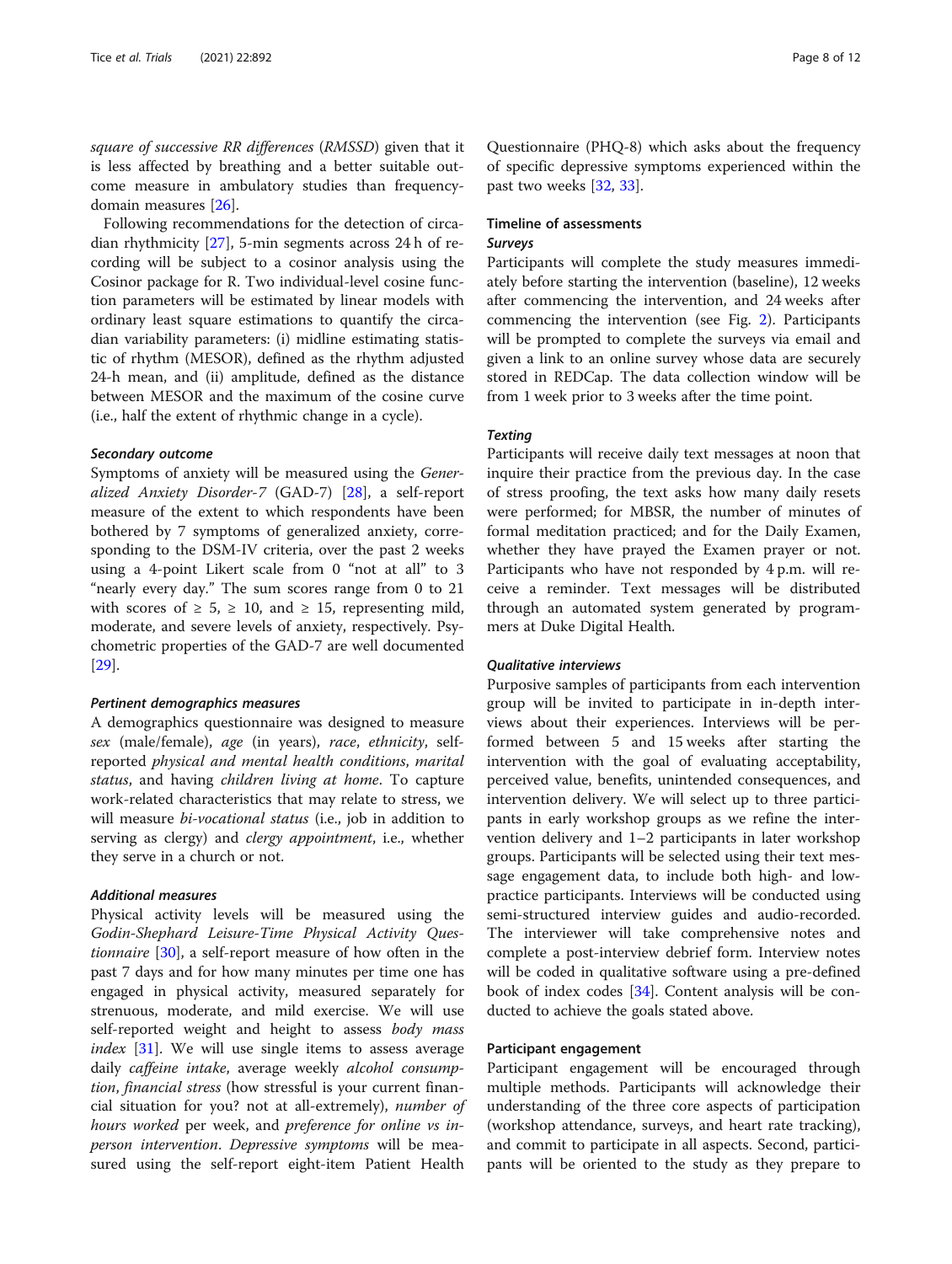<span id="page-8-0"></span>

begin their intervention (or ask questions via phone, email, or Zoom for controls). At this time, participants are given program materials and study-branded items such as coffee mugs, water bottles, and pens, plus information about the compensation for completing each of three surveys and two occasions of heart rate tracking. Course instructors and the research team will contact participants via email to remind them of upcoming class sessions and surveys. Participants will have the opportunity to engage further with their instructors in online follow-up sessions (2 weeks and 6 weeks for DE; 1 month for SP). The daily text message to collect the amount of practice also serves as a daily engagement prompt. Lastly, the participants will receive "thank you" correspondence in the mail prior to being invited to complete their final survey.

#### Analysis

#### Statistical analysis plan

Power analysis A baseline average C-SOSI score of 0.92  $(SD = 0.46)$  and average 12-week follow-up scores of 0.7  $(SD = 0.58)$  for MBSR, 0.55  $(SD = 0.36)$  for stress proofing, and 0.51 (SD = 0.38) for Daily Examen are expected based on study pilot data. Given an alpha of 0.0167 (based on a Bonferroni correction to hypothesis tests for the effects of 3 interventions on C-SOSI scores), a perarm sample size of 195 for MBSR, 40 for Daily Examen, and 47 for stress proofing will yield 80% power to detect a between-arm difference in the means at 12 weeks of 0.22 for MBSR, 0.37 for stress proofing, and 0.41 for Daily Examen for a two-sample *t*-test with unequal variances, allowing for a loss-to-follow-up of 20% and a

design effect of 1.3 (corresponding to an ICC of 0.027 and average cluster size of 12) to account for clustering caused by the group-based intervention delivery.

Previous literature recommends that medium effect size (difference in means/standard deviation) for HRV be defined as 0.50. A per-arm sample size of 140 will yield 80% power to detect an effect size of 0.50 for a two-sample t-test with an alpha of 0.0167, allowing for a loss-tofollow-up of 20% and a design effect of 1.3 to account for the group-based intervention delivery. All power analyses were performed using the PASS 2021 software.

Data analysis All primary and secondary study outcomes are measured on continuous scales and will be reported with mean estimates and 95% confidence intervals using the intention-to-treat principle with reference to the waitlist vs non-waitlist for participants randomly assigned prior to March 1, 2020. Linear mixed models will be specified with fixed effects for time and intervention status, and partially clustered random effects for the non-waitlist arms will be used to account for the clustering caused by workshop-level intervention delivery that affects participants in the intervention condition vs the un-clustered structure for those in the waitlist condition. Distributions of residuals will be examined to confirm that modeling assumptions are met. Models with adjusted and unadjusted estimates will be specified, with adjustment covariates such as age, sex, and bi-vocational status chosen prior to unblinding and finalization of the analysis plan and sensitivity analyses to include any additional relevant covariates that are identified. We will include race and ethnicity contingent upon there being meaningful heterogeneity. We may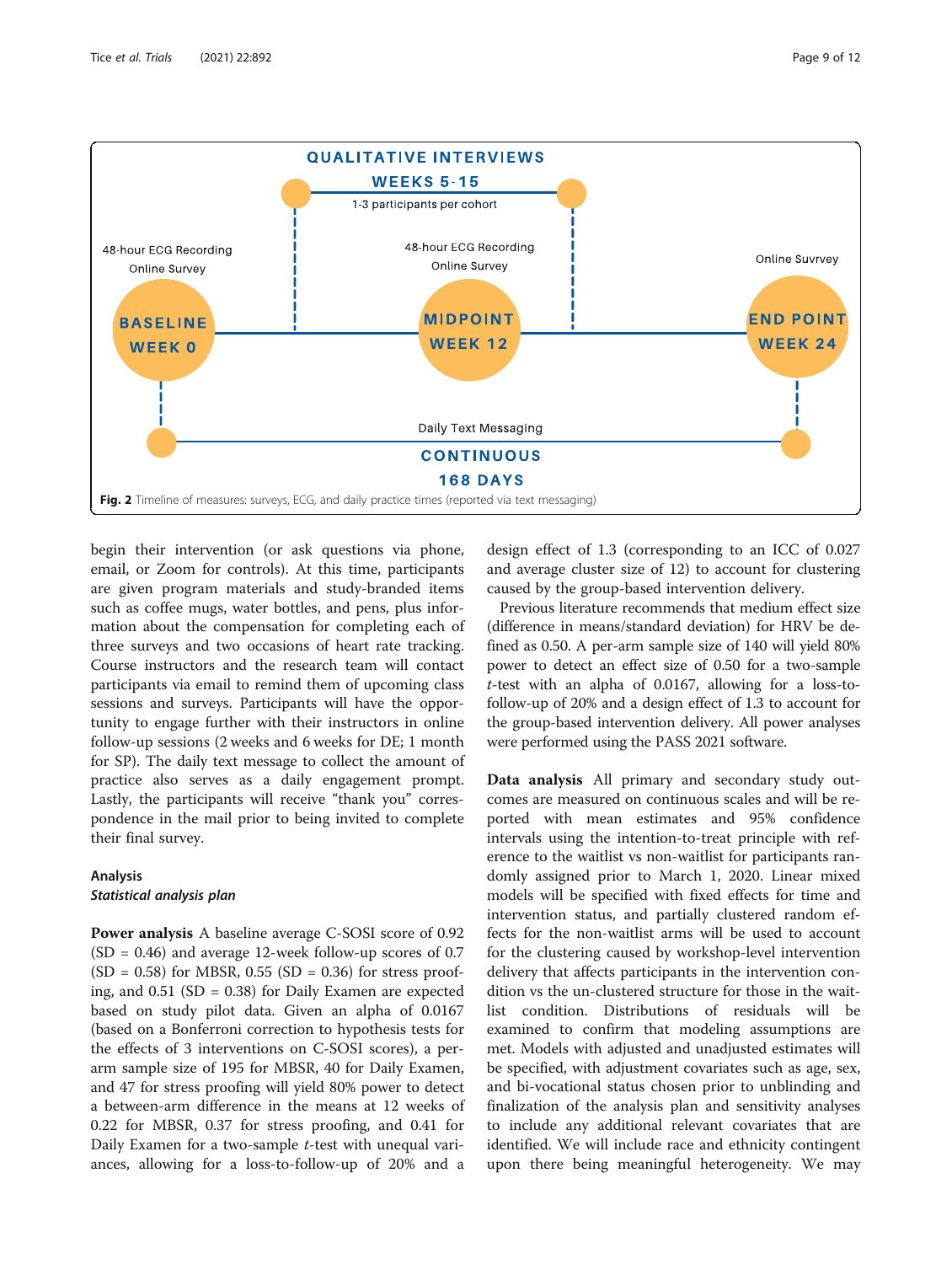choose to adjust for baseline stress level to improve the precision of the treatment effect. In addition, for the models evaluating HRV, an a priori decision was made to include baseline sex, age, caffeine intake, alcohol consumption, body mass index, and physical activity as covariates given the influence that these variables exert on HRV [\[35](#page-11-0)]. For the primary outcome of stress symptoms, p-values will be calculated for the 12-week differences for each of the 3 interventions vs waitlist and will be adjusted for multiple comparisons using the Benjamini-Hochberg correction [[36\]](#page-11-0).

The effects of preferences on intervention estimates will be ascertained by introducing binary indicators for receipt of intervention preference vs assignment by random choice, which will be interacted with intervention indicators. Because this study is not powered to detect such interaction effects, the analytic focus will be on the magnitude of interaction effects and their 95% confidence intervals.

We will perform sensitivity analyses adjusting for any influential covariates (e.g., baseline financial stress, depressive symptoms, marital status; see Table [2](#page-6-0)) that are imbalanced by chance between waitlist and non-waitlist arms.

Due to the effects of the COVID-19 pandemic on recruitment, intervention delivery, and potential follow-up rates, analyses will be approached from two angles. First, analyses will be performed using data from participants recruited prior to March 1, 2020, when the randomizedwaitlist design was applied. Standard analytic approaches applicable to randomized studies and CONSORT reporting will be applied. Second, participants recruited prior to March 1, 2020, will be pooled with those recruited after March 1, 2020, and data will be analyzed with methods appropriate to observational study designs using as-treated methods (e.g., propensity score weighting to account for treatment selection).

If 5% or more of participants miss follow-up data, a sensitivity analysis will be performed using propensity score or multiple imputation methods to account for potentially informative missingness, and estimates will be compared to the original complete case estimates.

Data monitoring, risk management strategies, and auditing The study does not have a data monitoring committee because of minimal anticipated risks from the interventions. We did not anticipate a need to stop the trial early for safety or efficacy reasons, and thus an interim analysis was deemed unnecessary. Adverse outcomes will be monitored through participant and instructor reporting to the research team and through indepth interviews. The study does not include planned auditing.

Ancillary and post-trial care The anticipated study risks are minimal, and ancillary or post-trial care will not be offered. The study team will not discourage participants from independently augmenting their assigned intervention with other stress reduction methods (e.g., exercise, professional coaching) to assist with their stress. The interventions were designed to be applicable and sustainable long after the trial ended.

#### Ethics and dissemination

All procedures of protocol 2019-0238 were approved by the Duke University Campus Institutional Review Board (IRB). Changes to the protocol that affect the study aims, research design, sample size calculation, participant safety, participant benefit, or study procedures will result in a formal amendment to the IRB protocol and require approval from the IRB prior to implementation. The results from this trial will be disseminated to the academic community through peer review manuscripts; results will be posted to the Clergy Health Initiative website and made available to participants, denominational clergy leadership, and the general public.

#### Data management

Data will be collected, de-identified, and stored securely on Box and REDCap hosted by Duke University. Deidentified data will be made available on reasonable request where such requests are compliant with receipt of ethical approval from the sending and receiving the hosts' institutional ethics review boards.

#### Implications

The goal of the Selah study is to provide one or more replicable stress management programs with demonstratable effectiveness for improving stress management skills among clergy. The study is designed to find a practice that is flexible and capitalizes on participant preferences. To this end, we have included a "gold standard" stress management intervention, a cognitive-behavioral intervention, and a promising spiritual practice. The cumulative pattern of the results will inform which intervention will be likely to have the best benefit for a particular individual given their current circumstances and preferences. We will translate the observed results into actionable recommendations provided to clergy stakeholders. The purpose of the recommendations will be to facilitate stress management skills and reduce symptoms of stress among clergy.

#### Trial status

The Selah Trial [ClinicalTrials.gov](http://clinicaltrials.gov) number is NCT04625777, and the Duke University Campus Institutional Review Board number is 2019-0238.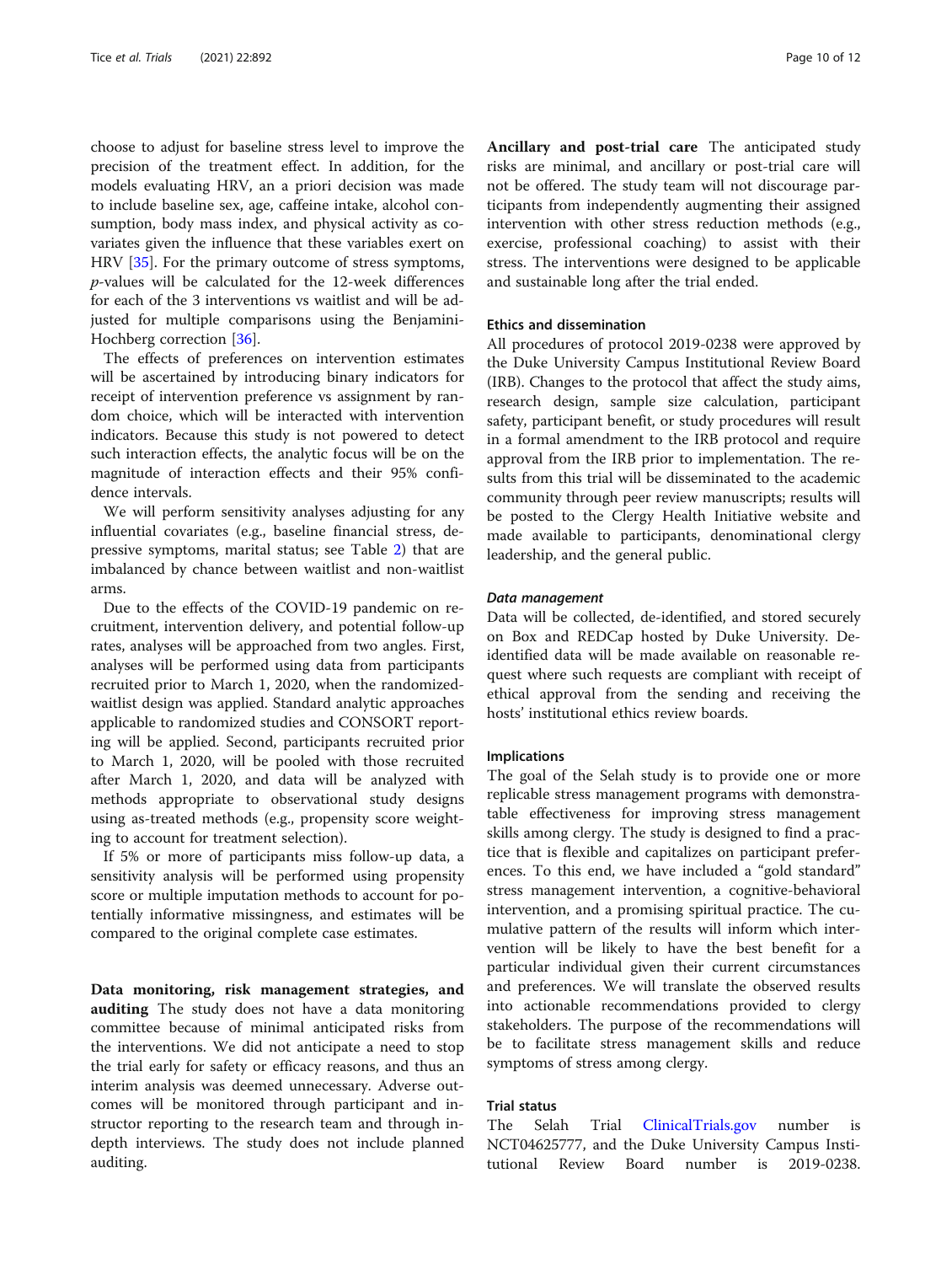#### <span id="page-10-0"></span>Recruitment began on January 6, 2020, and the end of data collection was on September 24, 2021.

#### Acknowledgements

The authors would like to acknowledge Mark Shaw, Karen Keen, Glenn Murphy, Riitta Whaley, Maya McNeilly, Phyllis Hicks, and Julie Kosey for providing the stress reduction training. We wish to thank Claire Cusick for her recruiting outreach. Thank you to Beth Stringfield, Blen Biru, and Jessica Choi for the data collection. Our student interns are essential to the data collection and processing; they include Georgia Price, Grace Geib, James Boyd, Jennie Sun, Malcolm Smith Fraser, Meagan Gillette, and Sean Kehoe.

#### Authors' contributions

LT contributed to the study design, enacted the study procedures, assisted with the intervention implementation, and wrote portions of the manuscript. DE secured the funding, planned the study, determined the heart rate variability data collection and analysis plan, and wrote portions of the manuscript. JR planned the study and wrote portions of the manuscript. JL implemented the interventions and contributed to the manuscript writing. SL enacted the study procedures and wrote portions of the manuscript. AP conceptualized the analysis plan, performed the power calculations, and wrote the analysis section. JY performed the power calculations, led the randomization process, and helped write the "Analysis" section. RJP secured the funding, chose the interventions, planned the study, helped shape the content of the Daily Examen and stress proofing interventions, and wrote portions of the manuscript. The author(s) read and approved the final manuscript.

#### Funding

This research was funded by a grant (ORC-2096-SP) from The Duke Endowment. The funding body did not design the study or have any role in the data collection, analysis, interpretation, or writing of the manuscript.

#### Availability of data and materials

Please contact the authors for data requests.

#### **Declarations**

#### Competing interests

The authors declare that they have no competing interests.

#### Author details

<sup>1</sup>Duke Global Health Institute, Duke Center for Health Policy & Inequalities Research, Duke University, 310 Trent Drive, Durham, NC 27710, USA. <sup>2</sup> Department of Psychology, Memorial University of Newfoundland, St. John's, Canada.

#### Received: 21 June 2021 Accepted: 18 November 2021 Published online: 09 December 2021

#### References

- Proeschold-Bell RJ, LeGrand SH. High rates of obesity and chronic disease among United Methodist clergy. Obesity. 2010;18(9):1867–70. [https://doi.](https://doi.org/10.1038/oby.2010.102) [org/10.1038/oby.2010.102.](https://doi.org/10.1038/oby.2010.102)
- 2. Proeschold-Bell RJ, Miles A, Toth M, Adams C, Smith BW, Toole D. Using effort-reward imbalance theory to understand high rates of depression and anxiety among clergy. J Prim Prev. 2013;34(6):439–53. [https://doi.org/10.1](https://doi.org/10.1007/s10935-013-0321-4) [007/s10935-013-0321-4.](https://doi.org/10.1007/s10935-013-0321-4)
- Johnson JV, Hall EM. Job strain, work place social support, and cardiovascular disease: a cross-sectional study of a random sample of the Swedish working population. Am J Public Health. 1988;78(10):1336–42. <https://doi.org/10.2105/ajph.78.10.1336>.
- 4. Häusser JA, Mojzisch A, Niesel M, Schulz-Hardt S. Ten years on: a review of recent research on the Job Demand–Control (-Support) model and psychological well-being. Work Stress. 2010;24(1):1–35. [https://doi.org/10.1](https://doi.org/10.1080/02678371003683747) [080/02678371003683747](https://doi.org/10.1080/02678371003683747).
- 5. Carroll, J. W. (2006). God's potters: pastoral leadership and the shaping of congregations (Pulpit & Pew). William B. Eerdmans Pub.
- 6. DeShon, R. (2012). Clergy effectiveness: national survey results summary. General Board of Higher Education and Ministry. [https://www.gbhem.org/](https://www.gbhem.org/wp-content/uploads/2019/06/deshon_2010_umc_clergy_effectiness_survey_report.pdf)

wp-content/uploads/2019/06/deshon\_2010\_umc\_clergy\_effectiness [survey\\_report.pdf](https://www.gbhem.org/wp-content/uploads/2019/06/deshon_2010_umc_clergy_effectiness_survey_report.pdf) Accessed 3 April 2021.

- 7. Eagle DE, Hybels CF, Proeschold-Bell RJ. Perceived social support, received social support, and depression among clergy. J Soc Personal Relation. 2018; 36(7):2055–73. <https://doi.org/10.1177/0265407518776134>.
- 8. Holman D, Johnson S, O'Connor E. Stress management interventions: improving subjective psychological well-being in the workplace. In: Diener E, Oishi S, Tay L, editors. Handbook of well-being. Salt Lake City: DEF Publishers; 2018.
- 9. Richardson KM, Rothstein HR. Effects of occupational stress management intervention programs: a meta-analysis. J Occup Health Psychol. 2008;13(1): 69–93. <https://doi.org/10.1037/1076-8998.13.1.69>.
- 10. Pascoe MC, Thompson DR, Jenkins ZM, Ski CF. Mindfulness mediates the physiological markers of stress: systematic review and meta-analysis. J Psychiatr Res. 2017;95:156–78. [https://doi.org/10.1016/j.jpsychires.2017.08.004.](https://doi.org/10.1016/j.jpsychires.2017.08.004)
- 11. Khoury B, Sharma M, Rush SE, Fournier C. Mindfulness-based stress reduction for healthy individuals: a meta-analysis. J Psychosomat Res. 2015; 78(6):519–28. [https://doi.org/10.1016/j.jpsychores.2015.03.009.](https://doi.org/10.1016/j.jpsychores.2015.03.009)
- 12. Walter S, Turner R, Macaskill P, McCaffery K, Irwig L. Beyond the treatment effect: evaluating the effects of patient preferences in randomised trials. Stat Methods Med Res [Internet]. 2017 [cited 2021 May 17];26(1):489–507. Available from: <https://doi.org/10.1177/0962280214550516>
- 13. Kowalski CJ, Mrdjenovich AJ. Patient preference clinical trials: why and when they will sometimes be preferred. Perspect Biol Med. 2013;56(1):18–35. <https://doi.org/10.1353/pbm.2013.0004>.
- 14. Sidani S, Epstein DR, Bootzin RR, Moritz P, Miranda J. Assessment of preferences for treatment: validation of a measure. Res Nurs Health. 2009; 32(4):419–31. [https://doi.org/10.1002/nur.20329.](https://doi.org/10.1002/nur.20329)
- 15. Meyer RD, Ratitch B, Wolbers M, Marchenko O, Quan H, Li D, et al. Statistical issues and recommendations for clinical trials conducted during the COVID-19 pandemic. Stat Biopharm Res [Internet]. [cited 2021 May 18];12(4):399– 411. Available from: [https://www.ncbi.nlm.nih.gov/pmc/articles/PMC80114](https://www.ncbi.nlm.nih.gov/pmc/articles/PMC8011486/) [86/](https://www.ncbi.nlm.nih.gov/pmc/articles/PMC8011486/)
- 16. Clergy Health Initiative. (2020). 2019 Clergy Health Initiative Survey Report. [https://divinity.duke.edu/sites/divinity.duke.edu/files/documents/chi/2019%2](https://divinity.duke.edu/sites/divinity.duke.edu/files/documents/chi/2019%20Clergy%20Health%20Initiative%20Summary%20Report%20%E2%80%94%20Update.pdf) [0Clergy%20Health%20Initiative%20Summary%20Report%20%E2%80%94%2](https://divinity.duke.edu/sites/divinity.duke.edu/files/documents/chi/2019%20Clergy%20Health%20Initiative%20Summary%20Report%20%E2%80%94%20Update.pdf) [0Update.pdf](https://divinity.duke.edu/sites/divinity.duke.edu/files/documents/chi/2019%20Clergy%20Health%20Initiative%20Summary%20Report%20%E2%80%94%20Update.pdf)
- 17. Kabat-Zinn, J. (2018). Meditation is not what you think: mindfulness and why it is so important (1st ed.). Hachette Books.
- 18. Thibodeaux SJ ME. Reimagining the Ignatian Examen: fresh ways to pray from your day. Loyola Press; 2015.
- 19. Meichenbaum D. Stress inoculation training: a preventative and treatment approach. 2007; In Lehrer P, Wookfolk R, Sime W. Principles and practice of stress management [Internet]. 3rd ed. New York, NY: Guilford Press; [cited 2021 May 18]. 497–518 p. Available from: [https://www.routledge.com/](https://www.routledge.com/Principles-and-Practice-of-Stress-Management/Lehrer-Woolfolk-Sime/p/book/9781606230008) [Principles-and-Practice-of-Stress-Management/Lehrer-Woolfolk-Sime/p/](https://www.routledge.com/Principles-and-Practice-of-Stress-Management/Lehrer-Woolfolk-Sime/p/book/9781606230008) [book/9781606230008](https://www.routledge.com/Principles-and-Practice-of-Stress-Management/Lehrer-Woolfolk-Sime/p/book/9781606230008)
- 20. Lazarus RS, Folkman S. Stress, appraisal, and coping. Springer Publishing Company; 1984. 460 p.
- 21. Meichenbaum D, Cameron R. Stress inoculation training. In: Meichenbaum D, Jaremko ME, editors. Stress reduction and prevention [Internet]. Boston, MA: Springer US; 1989 [cited 2021 May 18]. p. 115–54. Available from: [https://doi.org/10.1007/978-1-4899-0408-9\\_5,](https://doi.org/10.1007/978-1-4899-0408-9_5) 1989
- 22. Mohr DC, Spring B, Freedland KE, Beckner V, Arean P, Hollon SD, et al. The selection and design of control conditions for randomized controlled trials of psychological interventions. Psychother Psychosom. 2009;78(5):275–84. [https://doi.org/10.1159/000228248.](https://doi.org/10.1159/000228248)
- 23. Carlson LE, Thomas BC. Development of the Calgary Symptoms of Stress Inventory (C-SOSI). Int J Behav Med. 2007;14(4):249–56. [https://doi.org/10.1](https://doi.org/10.1007/BF03003000) [007/BF03003000.](https://doi.org/10.1007/BF03003000)
- 24. Tarvainen MP, Niskanen J-P, Lipponen JA, Ranta-Aho PO, Karjalainen PA. Kubios HRV--heart rate variability analysis software. Comput Methods Programs Biomed. 2014;113(1):210–20. [https://doi.org/10.1016/j.cmpb.2013.](https://doi.org/10.1016/j.cmpb.2013.07.024) [07.024](https://doi.org/10.1016/j.cmpb.2013.07.024).
- 25. Tarvainen M, Lipponen J, Niskanen J, Ranta-aho P. Kubios HRV software users guide [Internet]. 2020 [cited 2021 May 18]. Available from: [https://](https://www.kubios.com/downloads/Kubios_HRV_Users_Guide.pdf) [www.kubios.com/downloads/Kubios\\_HRV\\_Users\\_Guide.pdf](https://www.kubios.com/downloads/Kubios_HRV_Users_Guide.pdf)
- 26. Penttilä J, Helminen A, Jartti T, Kuusela T, Huikuri HV, Tulppo MP, et al. Time domain, geometrical and frequency domain analysis of cardiac vagal outflow: effects of various respiratory patterns. Clin Physiol. 2001;21(3):365–76. [https://doi.org/10.1046/j.1365-2281.2001.00337.x.](https://doi.org/10.1046/j.1365-2281.2001.00337.x)